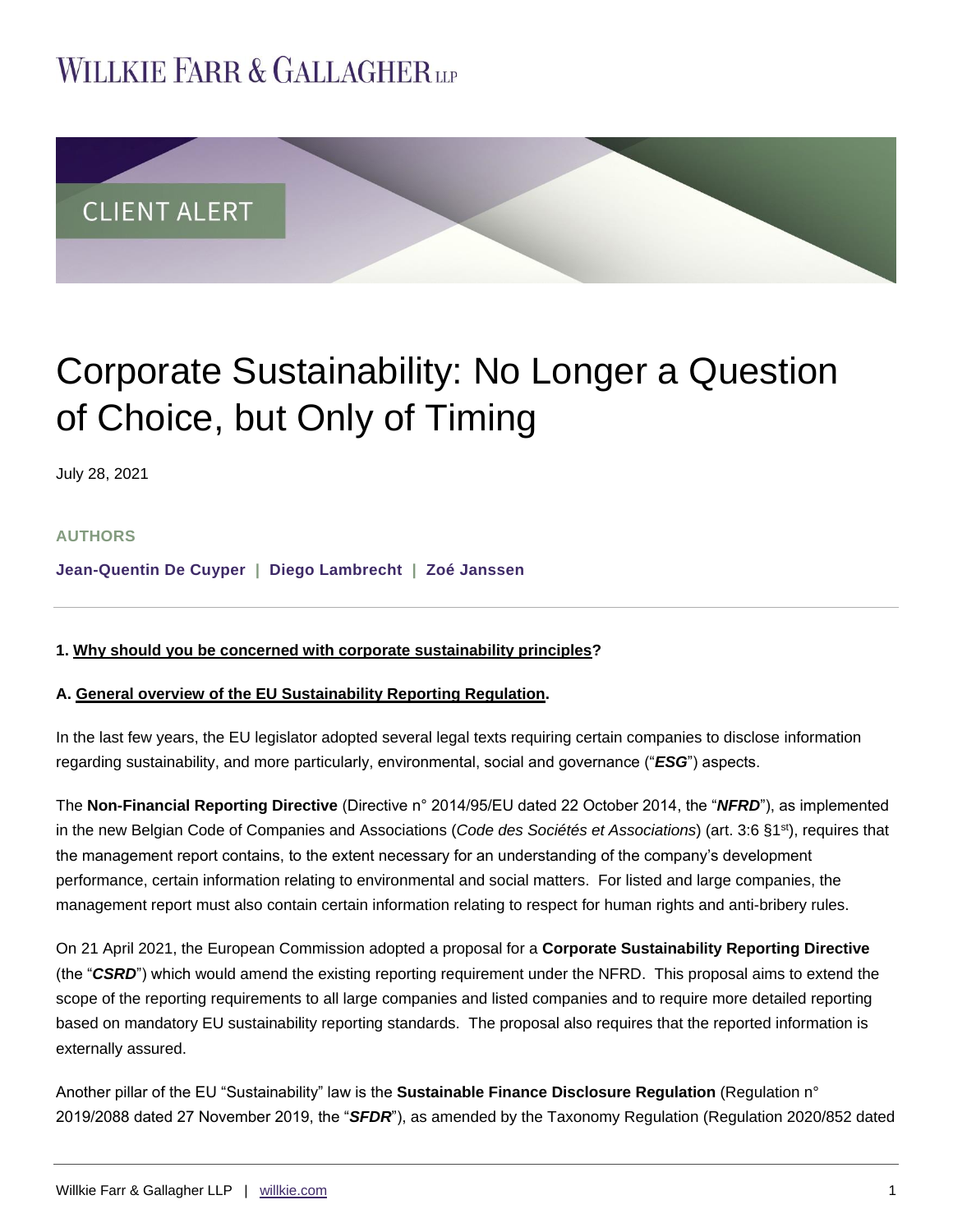18 June 2020). The SFDR sets out rules on sustainability reporting requirements for financial market participants and financial advisers (hereafter also referred to as "financial firms") with regard to the integration of sustainability risks, the consideration of adverse sustainability impacts and the provision of sustainability-related information with respect to the firm itself and certain financial products $1$ .

These are only a few regulations and it is to be noted that some new directives/regulations are now in preparation, in particular, amendments to the directives and delegated regulations on MiFID, UCITS, AIF managers and the distribution of insurance products.

Even if your company is not subject to these reporting obligations, the fact remains that the Corporate Sustainability also relies on two other sets of duties (due diligence and directors' duties), as well as on a more general and growing demand for non-financial information disclosures and for taking into consideration ESG interests.

This requires companies, even if not subject to the aforementioned reporting obligations, to duly take into account ESG principles.

### **B. Due diligence obligations in Belgium.**

The due diligence duty refers to a legal requirement for companies to establish and implement adequate processes with a view to prevent, mitigate and account for human rights, health and environmental impacts, both in the company's own operations and in the company's supply chain.

In line with the European Parliament resolution of 10 March 2021 and with recommendations to the European Commission on corporate due diligence and corporate accountability, a legislative proposal introducing a vigilance duty and a liability duty of the undertakings throughout their value chain (in French, entitled "*Proposition de loi instaurant un devoir de vigilance et un devoir de responsabilité à charge des entreprises tout au long de leurs chaînes de valeur*") was filed with the Belgian Chamber of Representatives on 2 April 2021 (the "*Vigilance Proposal*").

This Vigilance Proposal encompasses material obligations for all companies established or active in Belgium, among which we might emphasize the following:

- a duty of vigilance is imposed with the requirements to respect human rights, labor rights and the environment, as well as to implement internal mechanisms in order to continuously identify, prevent, mitigate and cease environmental or sanitary harm, labor and human rights violations, or any risk thereof, throughout all their value chain (including subcontractors and customers);

For more details in this respect, we refer to a previous client alert published earlier this year, available [here.](https://www.willkie.com/-/media/files/publications/2021/01/eusustainablefinancedisclosureregulation.pdf)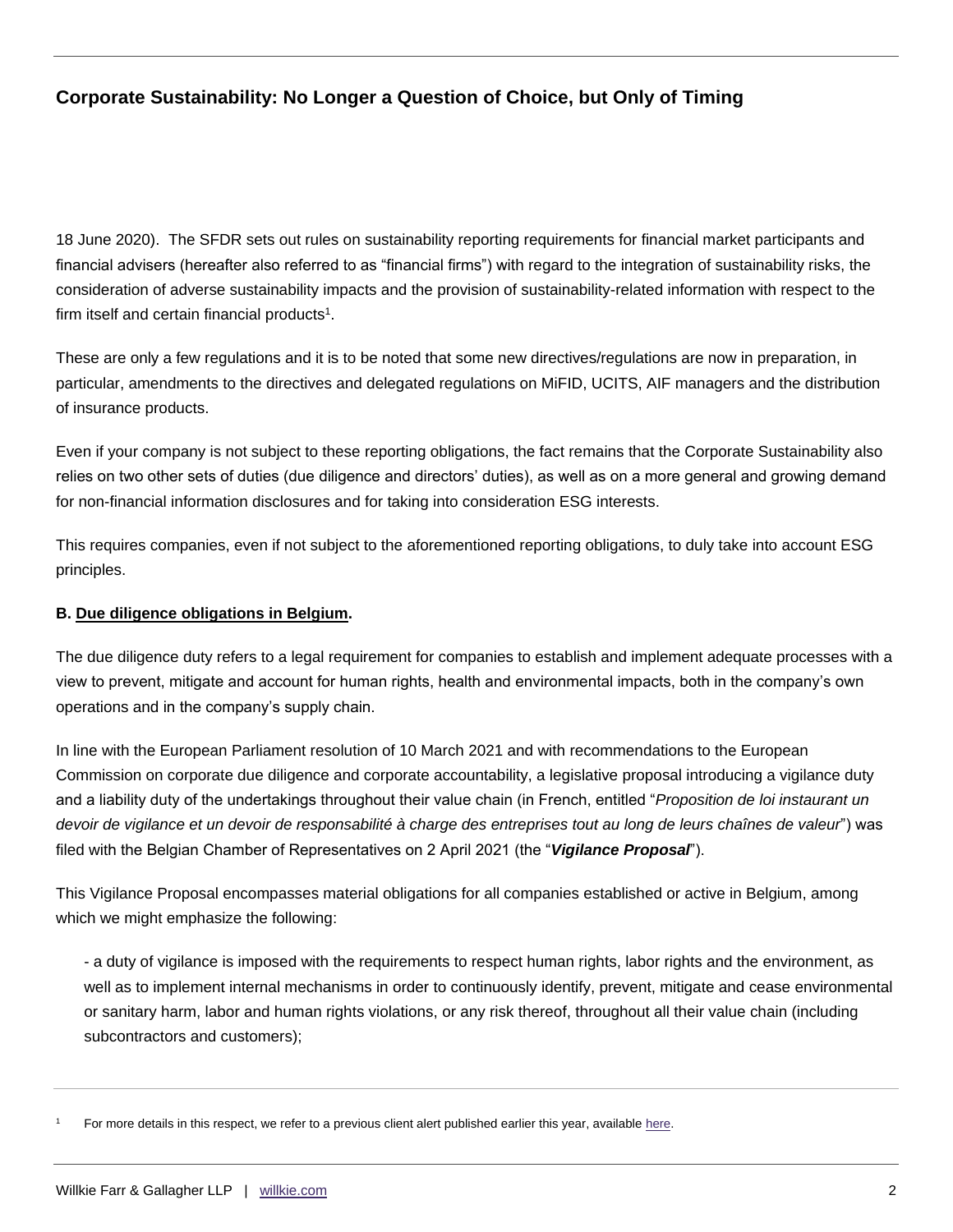- a due diligence plan must be developed with the view to identifying, analyzing and prioritizing the risks, as well as taking appropriate action to mitigate such risks or prevent serious harm, collecting reports on such risks and developing mechanisms to monitor the effectiveness of the implemented measures, …and;

- a detailed liability regime (criminal fines, civil liability for breach of duty of vigilance, injunctive measures, collective redress action, exclusion from public procurement, …).

According to such duty of vigilance, violations of or adverse impacts on human rights and social, environment and climate standards by companies (resulting from their own activities or those of their business partners, in particular suppliers, subcontractors and investee undertakings) shall be sanctioned, and this will require intense oversight by the business world in order to implement accurate mechanisms relying on a risk-based approach.

This vigilance proposal is clearly in line with the broader movement towards more corporate responsibility and accountability, both at EU level (see for instance the legislations currently in force in France and in the Netherlands) and at international level (see the aforementioned European Parliament resolution) and should likely be passed into law in the future.

## **C. Directors' duties and Corporate Governance code.**

Directors have the legal duty to act in the interest of their company. But what does this notion of "company's best interest" cover?

The meaning of this notion has evolved, and, whereas traditionally one associates the interest of the company with the financial interests of its shareholders, the notion is more and more understood as including the stakeholders' interests, and thus also the ESG interests. It nevertheless remains that, under Belgian law, there is currently no fixed and unanimous position in this respect.

This being said, it is worth mentioning that the well-known "European Green Deal" sets out that "*sustainability should be further embedded into the corporate governance framework, as many companies still focus too much on short-term financial performance compared to their long-term development and sustainability aspects*" and that, on this basis, an initiative has been taken by the European Commission, which launched a public consultation on 26 October 2020 and announced a legislative proposal for the second quarter of 2021 (still expected). The idea would be to require:

- companies to take measures to address their adverse sustainability impacts (such as climate change, environmental, human rights harm in their own operations and in their value chain) by identifying and preventing relevant risks and mitigating negative impacts (due diligence duty);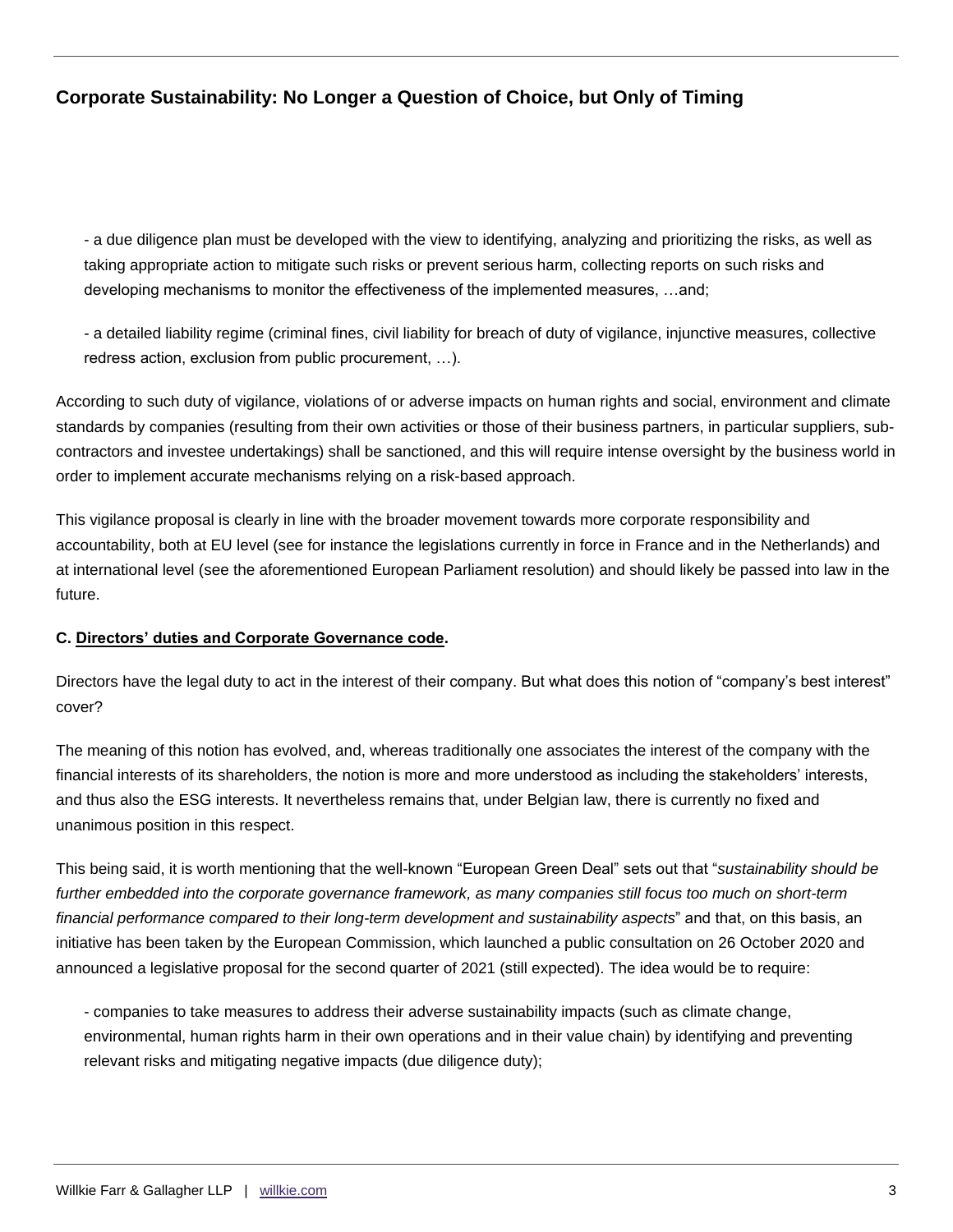- directors to take into account all stakeholders' interests which are relevant for the long-term sustainability of the company, or which belong to those affected by it, as part of their duty of care to promote the interests of the company and pursue its objectives; and

- an appropriate facilitating, enforcement and implementation mechanism accompanying these duties, including remediation where necessary.

Directors of listed companies must also refer to the 2020 Belgian Corporate Governance Code (hereinafter the "*2020 Code*") which contains provisions related to stakeholders' interests and sustainability. The 2020 Code is a soft-law instrument containing and developing 10 corporate governance principles applicable to Belgian listed companies, subject to the "comply or explain" rule (it being understood that non-listed companies may also voluntarily rely on it).

One of the targets of the 2020 Code is to place "*more emphasis on sustainable value creation. This involves an explicit*  focus in the long term, on responsible behavior at all levels of the company and on the permanent consideration of the *legitimate interests of stakeholders*". Therefore, stakeholders' interests and sustainability are put forward in several provisions of the 2020 Code.<sup>2</sup>

## **D. Financial, litigation, reputational and operational risks for any kind of company.**

The aforementioned principles and rules will impact every economic actor, even if not specifically targeted by them, and the lack of serious ESG policies could create litigation, operational and reputational risks for the companies.

Below are some examples of the risks that companies could face should they decide not to "go green".

#### *Financial risks*

Investors and capital providers have growing expectations for increased transparency and a need to gather financial and non-financial information to understand long-term value creation and to make financing or investment decisions.

Under the SFDR and its reporting obligations, financial firms must report on their policies on the identification of principal adverse impacts, as well as on the actions they have taken to mitigate these impacts, such disclosure requirements relating both on the firm level (how the firm should manage the sustainability issues from an organisational point of view) and on the product level (obligation to disclose risks and factors when offering financial products or services). As a consequence, one might anticipate that banks and financial firms will prefer to invest in companies with few or no principal adverse impacts, or to offer financial instruments related to those companies. Accordingly, if a company wants to be

See in particular Principles n° 2.1, 2.2, 2.16, 2.18, 3.17, 7.1 and 7.8 of the 2020 Code, available [here.](https://www.corporategovernancecommittee.be/en/over-de-code-2020/2020-belgian-code-corporate-governance)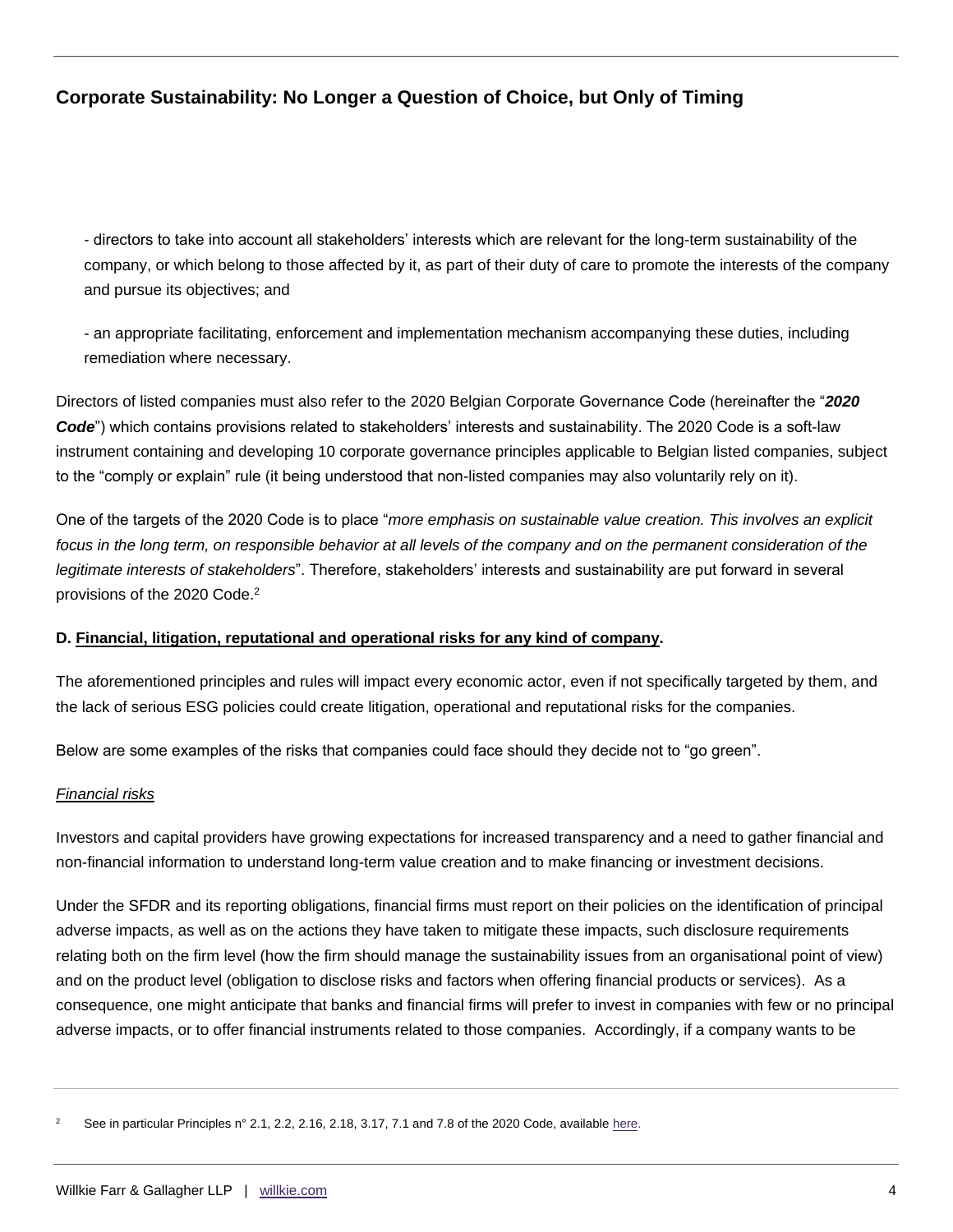granted a loan or to be a target for investors, it should make sure it is as sustainable as possible. The SFDR might therefore have direct consequences for companies even if they are not subject to its obligations.

To illustrate such risk, a well-known international insurer has been reported to have decided to stop insuring the operations of a majorCO² creator in Europe. Indeed for the French insurer, the strategy put in place by this company to transition away from coal is not in line with the Paris Agreement. In the past, insurers have refused to insure specific projects relating to coal but here, this insurer has gone one step further and refused to insure the company in its entirety.

### *Litigation risks*

In a recent case, which made headlines, a collective of environmental NGOs obtained from a Dutch court a decision that a big Dutch fuel company be compelled to decrease its CO<sup>2</sup> emissions by 45% for the year 2030. The court held that a worldwide consensus exists on the fact that a temperature rise of 1.5 C° represents a great danger for humanity and even if no specific legal rule exists, there is a general obligation of diligence, *i.e*. a general obligation not to put others in danger.

#### *Pressure from shareholders*

In addition, even if companies do not feel the need to become more sustainable to attract investment and financing, they may be forced to by their shareholders.

Recently, two oil giants have been compelled by their shareholders to follow a greener path despite resistance from the companies themselves.

At a large international oil and gas company, one of its investors , which only owns a mere 0.02% of the company and which has been instigating an activist campaign to turn the company away from fossil fuels, recently managed to get two of its nominees elected to the company's board.

At another big US energy company, a proposal to force the company to decrease the greenhouse gas emissions of its products has obtained 61% of the votes, despite strong opposition from the board of directors .

These two examples show the significance of shareholders' votes in the acceleration of the transition from fossil energies to renewable energies.

The same pressure might come from the supply chain entities (producers, vendors, warehouses, transportation companies, distribution centres, retailers, …).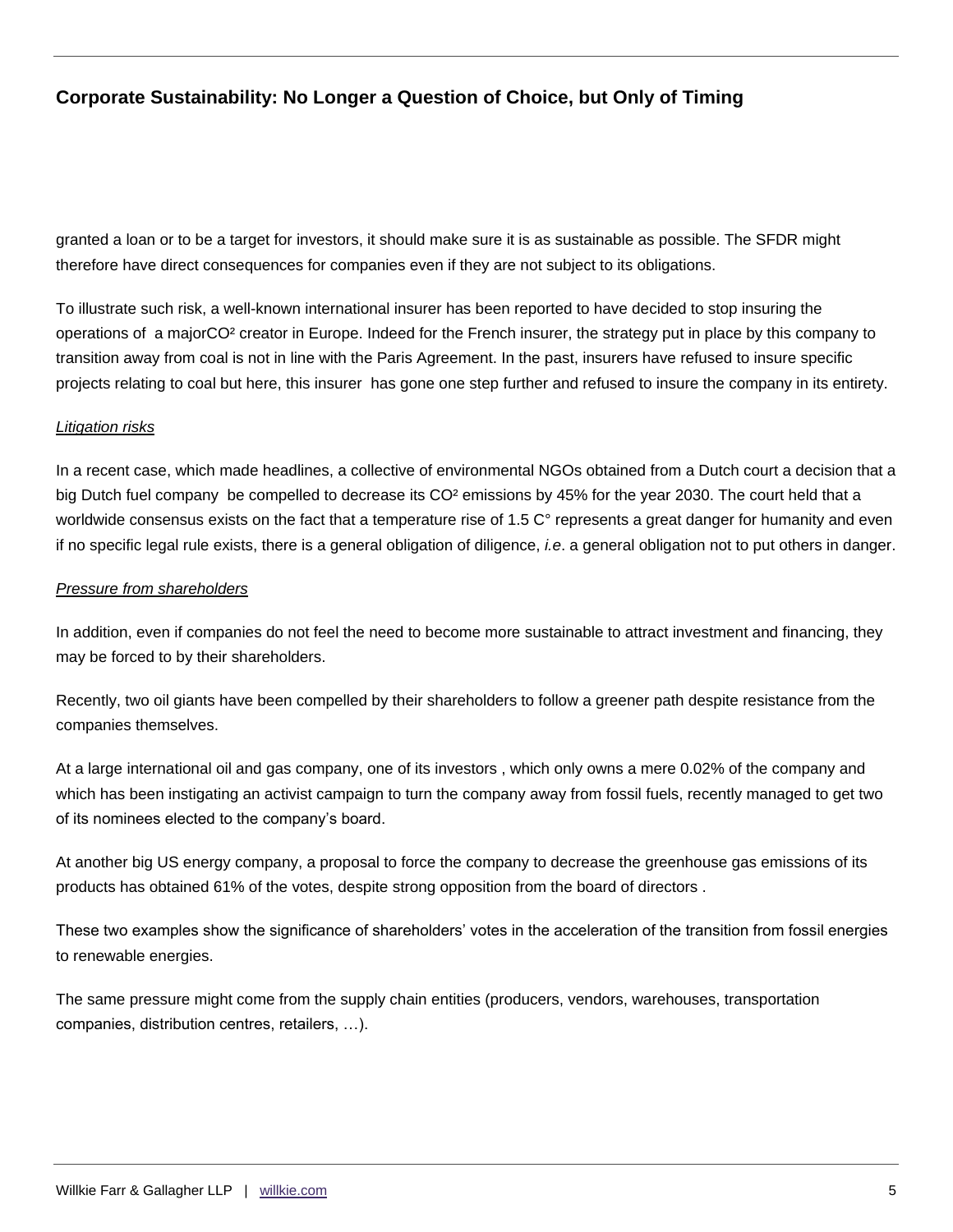#### *Other reputational risks*

The OECD Guidelines for Multinational Enterprises (the "*Guidelines*") are the most comprehensive international standard on responsible business conduct, and provide recommendations on expected business behavior in key areas in which business activity impacts people and/or the environment. The basic premise of the Guidelines is "*that enterprises should act as soon as possible, and in a proactive way, to avoid, for instance, serious or irreversible environmental damages resulting from their activities*".

Despite the fact that the Guidelines are not legally binding for enterprises, OECD and adhering states are required to ensure they are implemented and observed. In that respect, adhering States must install a National Contact Point (the "*NCP*") which shall promote and encourage implementation of the Guidelines but, above all, shall handle any specific instance submitted by adversely impacted stakeholders or civil organizations (trade unions, NGOs or individuals, …) alleging that an enterprise has breached a specific chapter of the Guidelines.

Should the NCP consider that the specific instance is eligible (according to various criteria among which the materiality of the alleged breach ), then a mediation procedure is initiated. At the end of such procedure, a document is published either pointing out that the "parties" have reached an agreement on the issue raised or reporting that no agreement has been reached and making a recommendation.

The increasing number of environment-related specific instances submitted to NCPs illustrates the growing attention being paid to the application of the Guidelines to business-related impacts on the environment.

As an example, one may refer to a case instructed by the Dutch NCP. On 8 May 2017, referring to the Guidelines asking for "*measurable objectives*" and "*targets for improved environmental performance*" and encouraging "*disclosure of greenhouse gas emissions*", four NGOs notified to the Dutch NCP an alleged violation of the OECD Guidelines by ING and requested ING to identify, and make public, its indirect greenhouse gas emissions and, to establish objectives which the company will pursue to align the bank's indirect greenhouse gas emissions with the objectives of the Paris Agreement.

Considering that, under the Guidelines, companies are expected to conduct a due diligence process in respect of their environmental impact, including climate impact, and that this relates not only to their own negative environmental impact, but also to the impact in their value chain, the Dutch NCP concluded that this specific instance merited further consideration and offered its good office to facilitate a mediation between the parties. The Dutch NCP issued a Final Statement in March 2019 emphasizing that an agreement had been reached by the parties.

This again illustrates that even when the rules recommending sustainable behavior are not legally binding, enterprises may be well advised to pay attention to these rules to avoid being publicly criticized.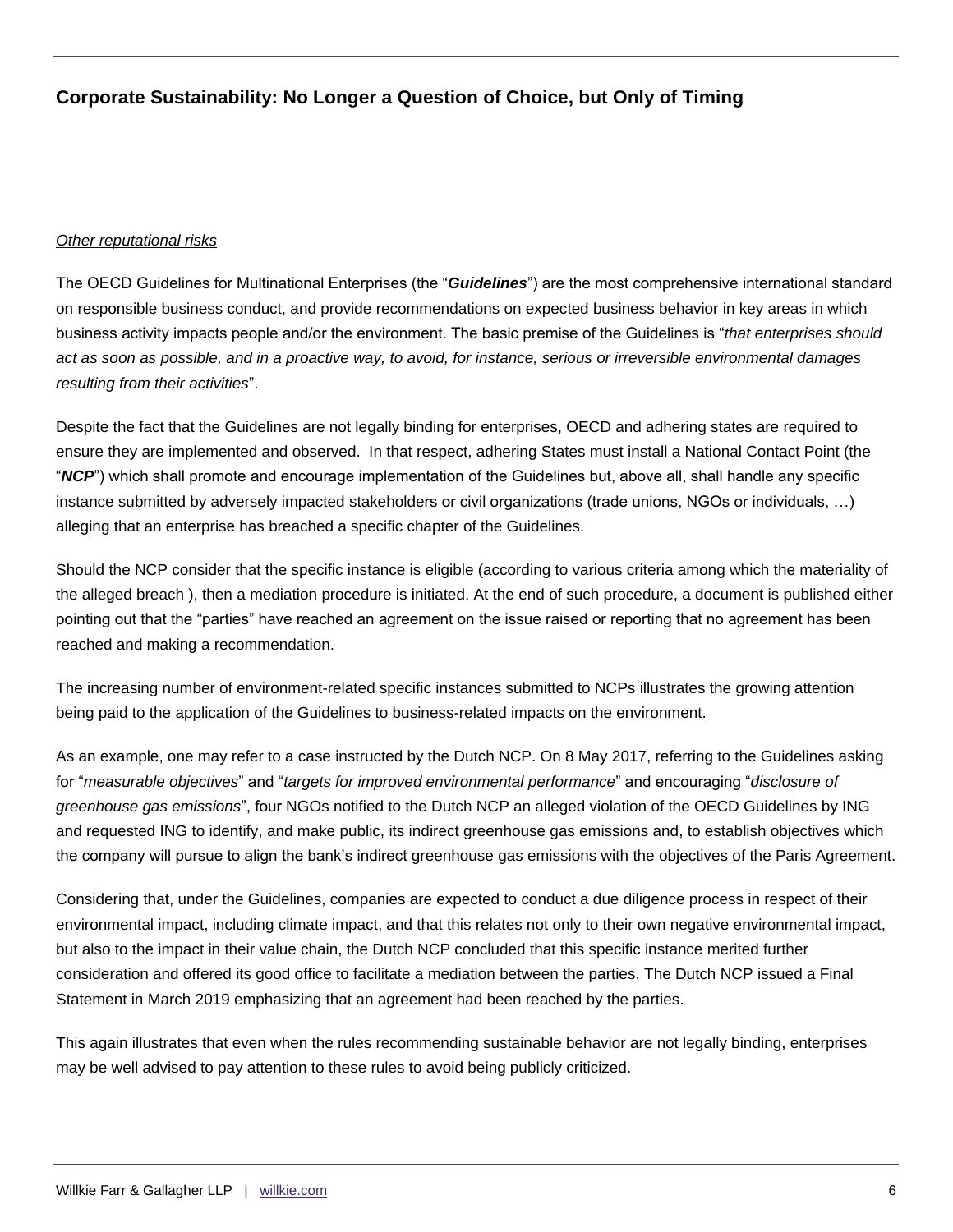#### **2. What should you do now?**

For companies, the challenge is now to ensure a smooth transition towards corporate sustainability and to set up a roadmap with a time frame setting short-term, as well as mid-term goals. Such time frame will indeed illustrate that the company considers any accomplishment as partial and that it is still targeting more sustainability. Needless to say, such roadmap is also critical to enable companies to survive the (ecological) transition instead of getting an ice-cold shower in the future.

The **first step** would be to establish a general framework for a **Sustainability Strategy** which would determine the sustainability priorities of the company and its stakeholders (employees, customers, regulators, business partners, etc.), and describe the (financial, market, operational, reputational and other) risks which could affect not only the company – by impacting its position in the market vis-à-vis its competitors and its image,… – but also its stakeholders.

The management must ensure adequate resources (internally or by deferring to external specialists) to collect data, to proceed with detailed analysis of these data, and to integrate ESG criteria in companies' activities and strategies. This might be done with a step-by-step approach (product-by-product, region-by-region, activity-by-activity, …) and might require carrying out due diligence in order to determine ESG risks and to anticipate, prevent or mitigate their adverse impacts on the company or its stakeholders. A stakeholders' dialogue might be helpful for understanding their priorities, assess sustainability topics for the global supply chain, and determine a benchmark with peers.

With this first step accomplished, an internal **code of conduct** should be drafted setting the rules and the values that the company will implement in order to be sustainable. This code of conduct could for instance include not only large-scale goals, but also simple day-to-day actions such as reducing the consumption of paper (printing), of plastic (bottles etc.), of electricity (e.g. by switching off the lights or by removing the plugs timely), of CO<sup>2</sup> (e.g. by encouraging transport by bike instead of by car) and by being kind, polite and gratifying towards (fellow) employees. After all, raising people's awareness is a key to sustainability.

It is important to implement a **risk management system** which ensures monitoring and effective internal controls. This system might entail the nomination of directors with a strong expertise in sustainability, the nomination of an ESG committee or a Corporate Responsibility Manager, internal training for key employees, and a frequent regulation scan in order to be ready when new regulations enter into force.

It might also be beneficial to look for external assurance on all the data and processes used by the company in its Sustainability Strategy.

Finally, it remains essential for companies to ensure a full transparency regarding their commitment to becoming sustainable. In that respect, besides any legal reporting obligations, every company should draft a Sustainability Report demonstrating the importance the company attaches to Corporate Sustainability. The report should, among others things,